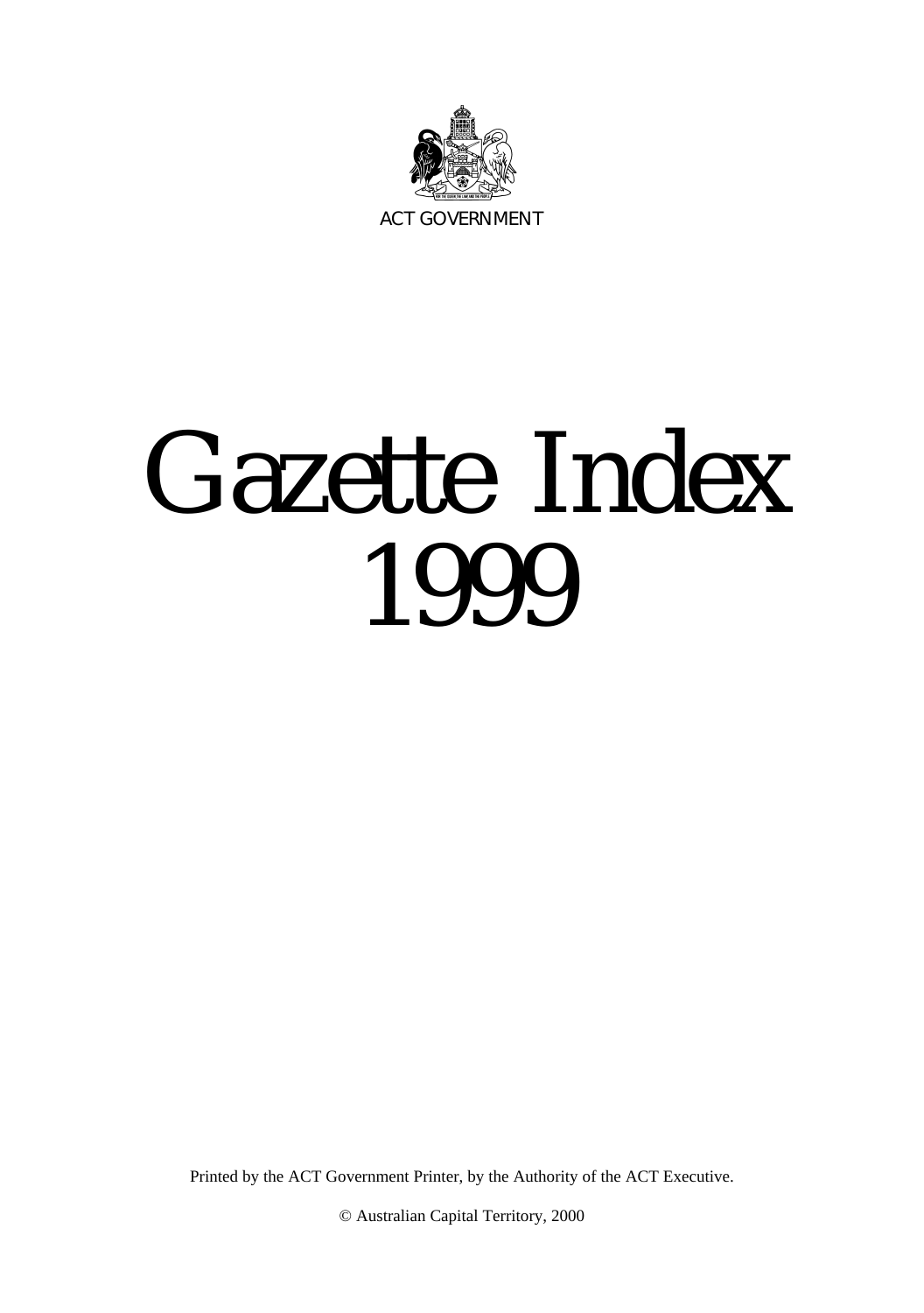| Gazette No.    | Pages    |  |
|----------------|----------|--|
| 1              | $1 - 26$ |  |
| 2              | 27-36    |  |
| 3              | 37-42    |  |
| $\overline{4}$ | 43-52    |  |
| 5              | 53-74    |  |
| 6              | 75-80    |  |
| $\overline{7}$ | 81-94    |  |
| 8              | 95-112   |  |
| 9              | 113-122  |  |
| 10             | 123-132  |  |
| 11             | 133-142  |  |
| 12             | 143-152  |  |
| 13             | 153-166  |  |
| 14             | 167-180  |  |
| 15             | 181-198  |  |
| 16             | 199-208  |  |
| 17             | 209-218  |  |
| 18             | 219-228  |  |
| 19             | 229-242  |  |
| 20             | 243-248  |  |
| 21             | 249-254  |  |
| 22             | 255-268  |  |
| 23             | 269-274  |  |
| 24             | 275-284  |  |
| 25             | 285-314  |  |
| 26             | 315-376  |  |
| 27             | 377-386  |  |
| 28             | 387-392  |  |
| 29             | 393-398  |  |
| 30             | 399-408  |  |
| 31             | 409-414  |  |
| 32             | 415-424  |  |
| 33             | 425-434  |  |

## **ACT Government Gazette 1999 editions**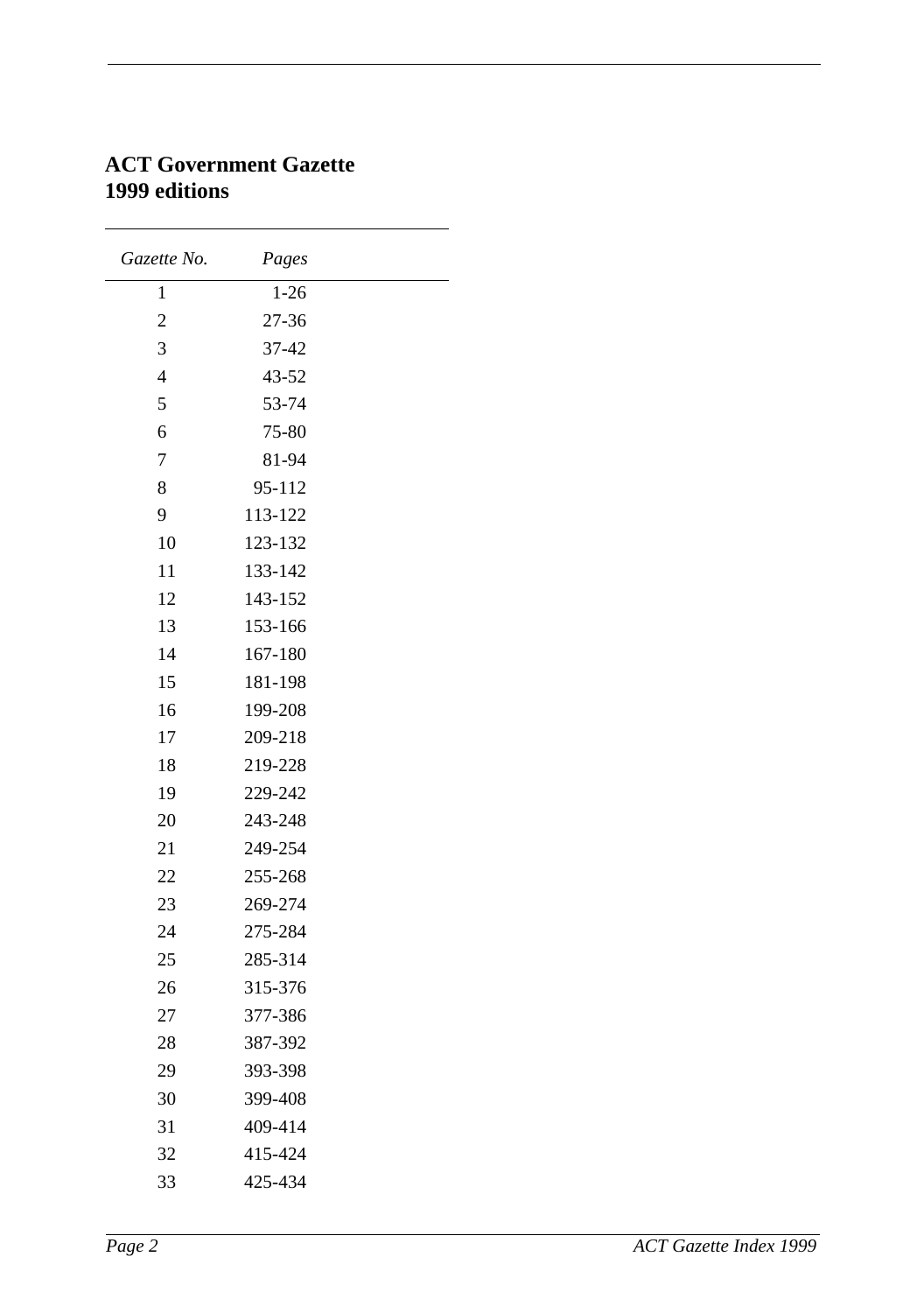## **INDEX**

This index covers ACT Gazette issues 1-51 and special issues 1-69 printed in 1999.

Note: 'S' before a number indicated a 'Special Gazette'.

Numbers next to listings for ACT Gazette issues 1-51 indicate page numbers. A guide to the pages included in each Gazette is provided opposite.

Major headings include:

- 'Contracts arranged', pages 2-9.
- 'Enactments, Legislative Assembly (1999), pages 10 11.
- 'Invitations to tender, quote or register interest', page 9.
- '*Public Roads Act 1902*, page 13.
- 'Territory Plan', pages 14 15

| <b>ACT Waste</b>                                   | 1985                                                 |
|----------------------------------------------------|------------------------------------------------------|
| $t$ fees. $S36$                                    | . form $519$                                         |
| Administrative Appeals Tribunal Act 1989           | form approval, 96                                    |
| . documents lodged, 79                             | Board of Senior Secondary Studies Act 1997           |
| $t$ fees, S37                                      | . appointments, 124, 243                             |
| Adoption Act 1993                                  | <b>Bookmakers Act 1985</b>                           |
| . fees, S38, S42                                   | sports betting event plan, S15                       |
| Agents (Amendment) Act (No.2) 1998                 | . sports betting licences, S66                       |
| . commencement, 97                                 | sports betting venue directions, S15                 |
| Agents (Amendment) Act 1998                        | sports betting venue place, S15                      |
| . corrigendum, S7                                  | Bradley, DG, 248                                     |
| Agents Act 1969                                    | <b>Building &amp; Construction Industry Training</b> |
| . appointment, $219,485$                           | Levy Act 1999                                        |
| $t$ fees, $S29$                                    | . appointments, 570                                  |
| Alcock, PJ, 482                                    | Building & Services Act 1924                         |
| Ambulance Service Levy Act 1990                    | $t$ fees, S37                                        |
| $t$ fees, S37                                      | Building (Amendment) Act (No.2) 1998                 |
| Animal Welfare Act 1992                            | . commencement, S1                                   |
| $.$ fees, S36                                      | <b>Building Act 1972</b>                             |
| Architects Act 1959                                | . Building Code, 544, 545, S25                       |
| . appointments, 182                                | $t$ fees, 544, S2, S36                               |
| $t$ fees, S36                                      | . regulations, S2                                    |
| Armstrong, L, 458                                  |                                                      |
| Assaf, F, 624                                      | Canberra Institute of Technology Act 1987            |
| Associations Incorporation Act 1991                | appointment, 570                                     |
| $t$ fees, S38                                      | Casino Control Act 1988                              |
| Auditor-General Act 1996                           | additional rules, 65                                 |
| . appointment, 154                                 | authorised game, 60                                  |
| <b>Australian Capital Territory (Self-</b>         | $t$ fees, S33                                        |
| Government) Act 1988                               | rules alteration, 61, 63, 146, 147, S20, S49         |
| . Administrative Arrangements, S26, S47,           | Cass, H, 613                                         |
| S50                                                | Cemeteries Act 1933                                  |
|                                                    | . appointment, 467                                   |
| Bagnall, AJ, 376                                   | . fees, 124                                          |
| Baulk, TC, 41                                      | Woden re-opening, 98                                 |
| Births, Deaths & Marriages Registration Act        | Children's Services Act 1986                         |
| 1997                                               | . appointment, 461                                   |
| $t$ fees, S38                                      | Community & Health Services Complaints               |
| <b>Blood Donation (Transmittable Diseases) Act</b> | Act 1993                                             |
|                                                    |                                                      |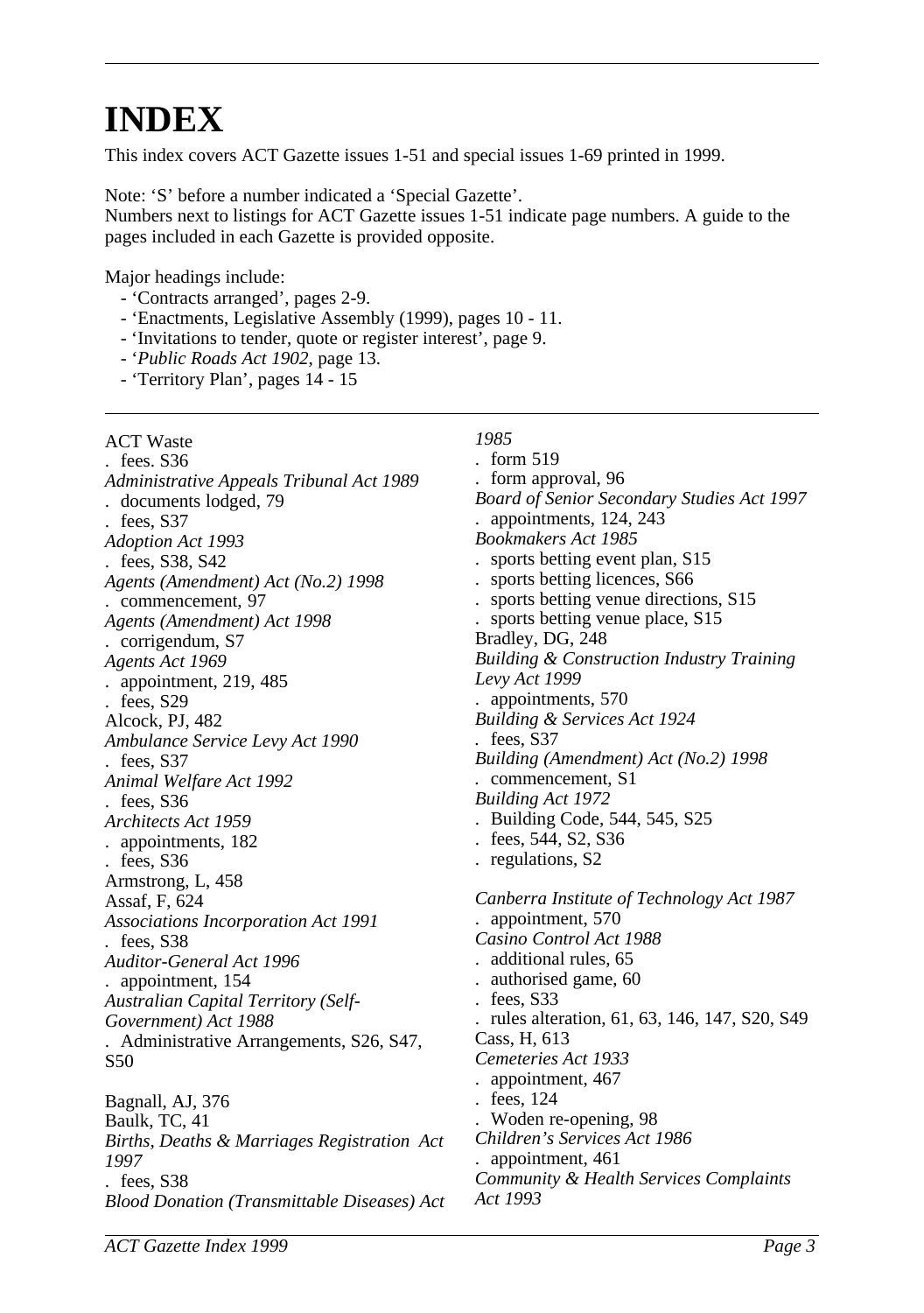. appointment, 526 *Consumer Affairs Act 1973 .* lead containing candles, 622, S14 *Consumer Credit (Administration) Act 1996* . fees, 316, **Contracts arranged** 3M Aust. P/L, 348 A & S Printers, 21 AAA Bird Control, 382 ABA Construction Managers, 375 Abbott A/asia, 340, 357, 358, 362 ABC Fabrications, 382 Able Rehabilitation, 363 AC & R, 16, 17 AC Control, 51, 382 Acorn Training Services, 362 ACT Boiler & Burner Services P/L, 50, 51, 382 ACT Doorland, 50 ACT Hygiene Products, 382, 457 ACT Survey (Eng.) P/L, 264 ACT Survey-Cadastral, 456 ACTEW, 332, 333, 454 Actrac Products, 368 ADT/M.I.L., 455 Advanced Power Products, 368 Advanced Technology Laboratories, 340 Agfa-Gevaert Ltd., 349, 351 AGL Gas Co., 14, 332 Agtech P/L, 40 Air Plant Sales, 382 AIS Media, 337 Ajax Chemicals, 363 Alaris Medical Systems, 346, 348, 350, 351, 352 All in One Signs, 50, 382 Allan Smith & Assocs., 364 Allergan Aust., 364 Allstaff Aust., 40 Alsco Linen Services, 7, 13 Amersham Pharmacia, 358 Anaesthetic Supplies, 339, 345, 347, 349 Angle Nursery, the, 386 Annelna Holdings P/L, 39 Ansell, 345, 346, 348, 350, 352, 353 ANU, Forestry Dept., 39 Appellation Wines & Spirits, 7 Armaguard, 263, 435 Asset Services P/L, 50 Asset Services, 382 Associated PC Services P/L, 366 Astra Pharmaceuticals, 350 Aurora Furniture, 382 Ausinfo, 336 Auspine Forestry Services, 360, 361

AUSTAFE Inc., 431 Australia Pacific Products, 371 Australia Post, 333 Australian Federal Police, 336 Australian Forensic Services P/L, 264 Australian Howmedica, 353 Australian Independent Wholesalers, 7, 15 Australian Liquor Marketers, 7 Australian Property Services, 51, 334, 382 Australian Trust for Conservation Volunteers, 39 Australian Valuation Office, 583 Auto Suture Co. Aust., 339, 340, 341, 343, 344 AWA Computer Support Services, 7 AWT Victoria, 245 B & L Engineering Const. P/L, 370 B. Braun Aust. P/L, 340, 344, 352, 362, 364 Baiada Poultry, 7 Bard Aust., 350, 351 Bartter Parkwood Eggs, 7, 15, 19 Bausch & Lomb, 362, 364 Baxter Healthcare P/L, 341, 345, 346, 347, 348, 350, 351, 352, 353 BDW Special Events, 457 Beamana P/L, 371 Becton Dickinson, 346, 347, 348, 349, 351, 353, 357 Benkovac Logging P/L, 360, 361 Berkeley Challenge, 333 Berri Vale Orchards, 12 Best Dressed Chef, 14, 18 Better Music, 432 BGM Electrical Industries, 51 Binutti Constructions P/L, 50 Bio-Medic DPCP/L, 357 Bio-Rad Laboratories, 358 Biomedex, 339 Biotel P/L, 344 Bligh Voller Architects P/L, 370 Bligh Voller Nield, 382 Blue Star Office, 348, 351, 432 Bob Walker's Carpets, 51 BOC Gases, 382 Boise Cascade Office Products, 350 Boots Co., 349 Border Stainless Steel, 23 Boston Scientific Corp., 342 Brian Foskett P/L, 51 Bridge Bookshop, 432 Broadline Contractors, 584 Brooks, C, 456, 457 Brown, WP, & Partners P/L, 369 Brownbuilt P/L, 51, 273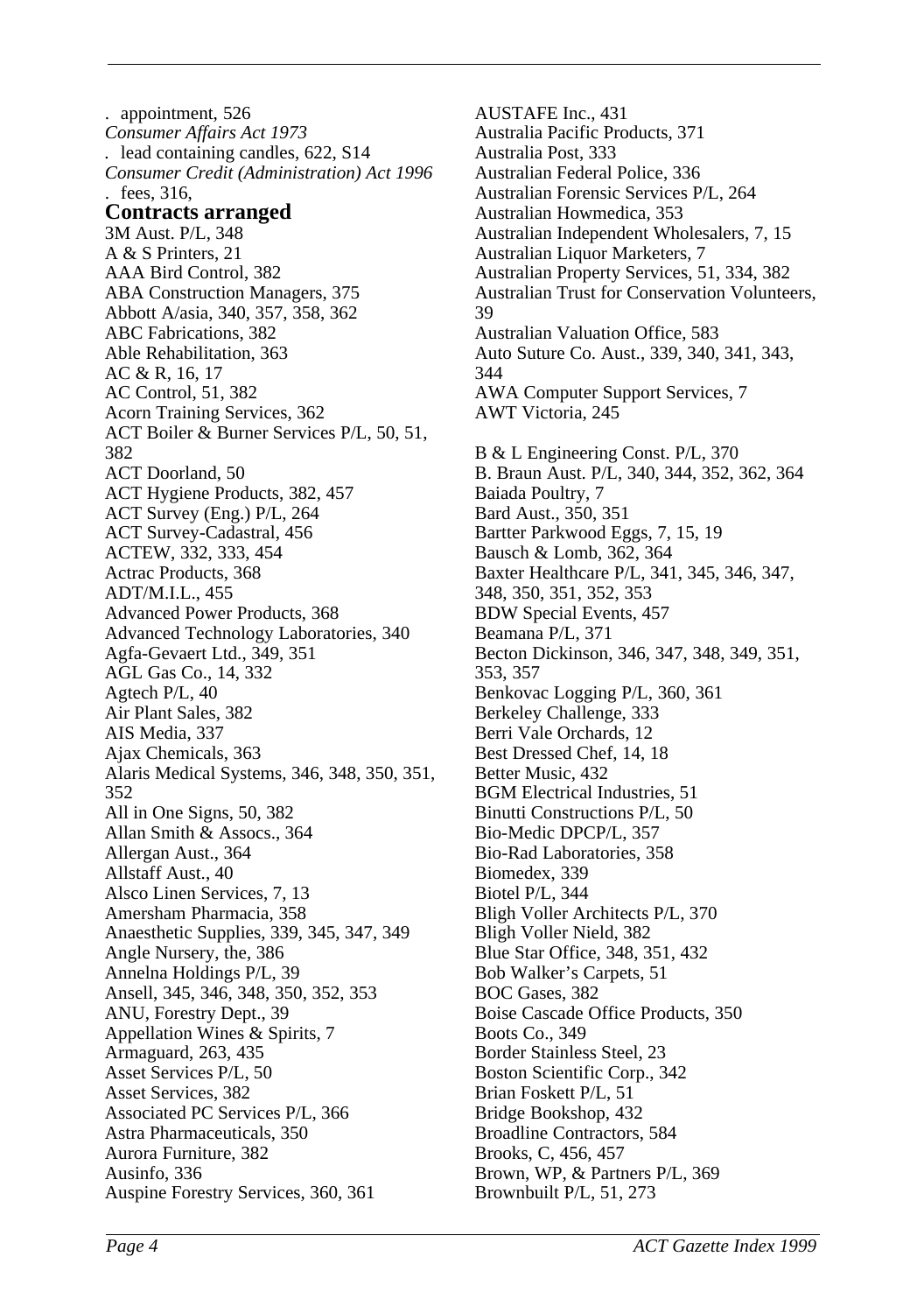BTR Environmental, 382 Buffalo Valley Logging, 360 Building Controls Management, 335, 336 Bungendore Rural Services, 583, 584 Bunzl, 350 Business Planning Solutions, 368 C & C Construction P/L, 375 Cabcharge Aust., 7, 382 Cadbury Schweppes, 8 Caledonian Fire Protection, 373 Cameo Interpretive Projects, 49 Campbells Cash & Carry, 348 Canberra Coffee Co., the, 12, 16, 18 Canberra Combined Buyer, 8 Canberra Concrete Recyclers, 263, 456 Canberra Contractors, 110, 338, 372, 456 Canberra Fire Services, 383 Canberra Fresh Fruit & Vege. Markets, 8 Canberra Hospital, 432 Canberra Institute of Technology, 361 Canberra Sand & Gravel, 454, 583 Canon Aust., 8 Capital Air, 383 Capital Indoor Plant Hire, 432 Capital Medical Supplies, 339, 340, 341, 342, 350, 351, 353 Capital Office Furniture, 39 Capital Pest Control, 383 Capital Upholstery Services, 14, 50 Capitol Chilled Foods, 8, 15, 19 Carefree Hygiene Services, 50, 383 Carlton & Utd. Breweries, 8 CC Wholesale, 7 CCH Aust. Ltd., 336 CE Industries P/L, 456 Centrelink, 16 Chadwick Industries, 373 Chem Sal P/L, 263 Chief Minister's Dept., 334, 335, 336, 337, 431 Chimden Medical, 346, 352 Chinchilla P/L, 338, 369 Chiron Diagnostics, 358, 362 Chubb Security Aust. P/L, 50, 383 CIT Solutions, 431, 456 Cite Office Design, 431 City Group P/L, 334 Cityscape, 110, 584 Clarkson, Chas., 40 Cleanaway, 383, 454 Clearglass Building Maintenance, 333 Clifford Hallam Pharmaceuticals, 347 Cobe Laboratories, 340, 342, 344, 345, 351 Coca Cola Amatil, 13, 19

Coffey Geosciences P/L, 110 Cold Seas P/L, 8, 14, 20 Comdek Computers, 357 Commercial Office Solutions, 383, 386 Commonwealth Paper Co., 337 Communication Partners, 17 Complete Hygiene Services, 383 Computer Training & Consultancy P/L, 361 Construction Control P/L, 51 Contract Management Solutions, 367 Contract Management Solutions, 51, 335 Cook Aust., 351 Cooleman Court Pharmacy, 363 Corkhill Bros., 454 Corporate Express, 383, 386, 454 Cosmorex Coffee P/L, 3 CPLI P/L, 584 CPN Publications P/L, 357 CR Kennedy & Co. P/L, 339 Crocker Albert, 15 CSP Landscaping, 455, 583 CSR Construction Materials, 372 CTI Canberra, 383 Cusacks, 383 Dade Behring Diagnostics P/L, 357, 358 Dalton Packaging, 9, 21 Daniels Corp., the, 346, 349, 353 Datastream, 383 Dateline Imports, 9, 13, 23 David Lonergan Plumbing, 383 Dawes Wholesale, 9, 15 de Neefe Signs, 584 De Puy Aust. P/L, 339, 340, 341, 342 Dejay Medical, 364 Deloitte Touche Tohmastu, 264, 583 Desa Paper & Board Converters, 348, 353 Design Systems, 21, 432 Designs for Vision, 364 Device Technologies Aust., 341, 342, 344, 347, 364 DIMA-TIS, 431 Discount Office Furniture, 363 Diversey A/asia, 347 Diversey Lever, 10 Domedica, 350 Dorrough Britz & Assocs., 371 Dowlings Canb., 347 Drager Aust., 347, 366 Driscoll, Geoff, Architects P/L, 370, 375 Dun-Rite, 383 Dynuse, 456 Ecomed, 339 Ecowise Services Ltd., 39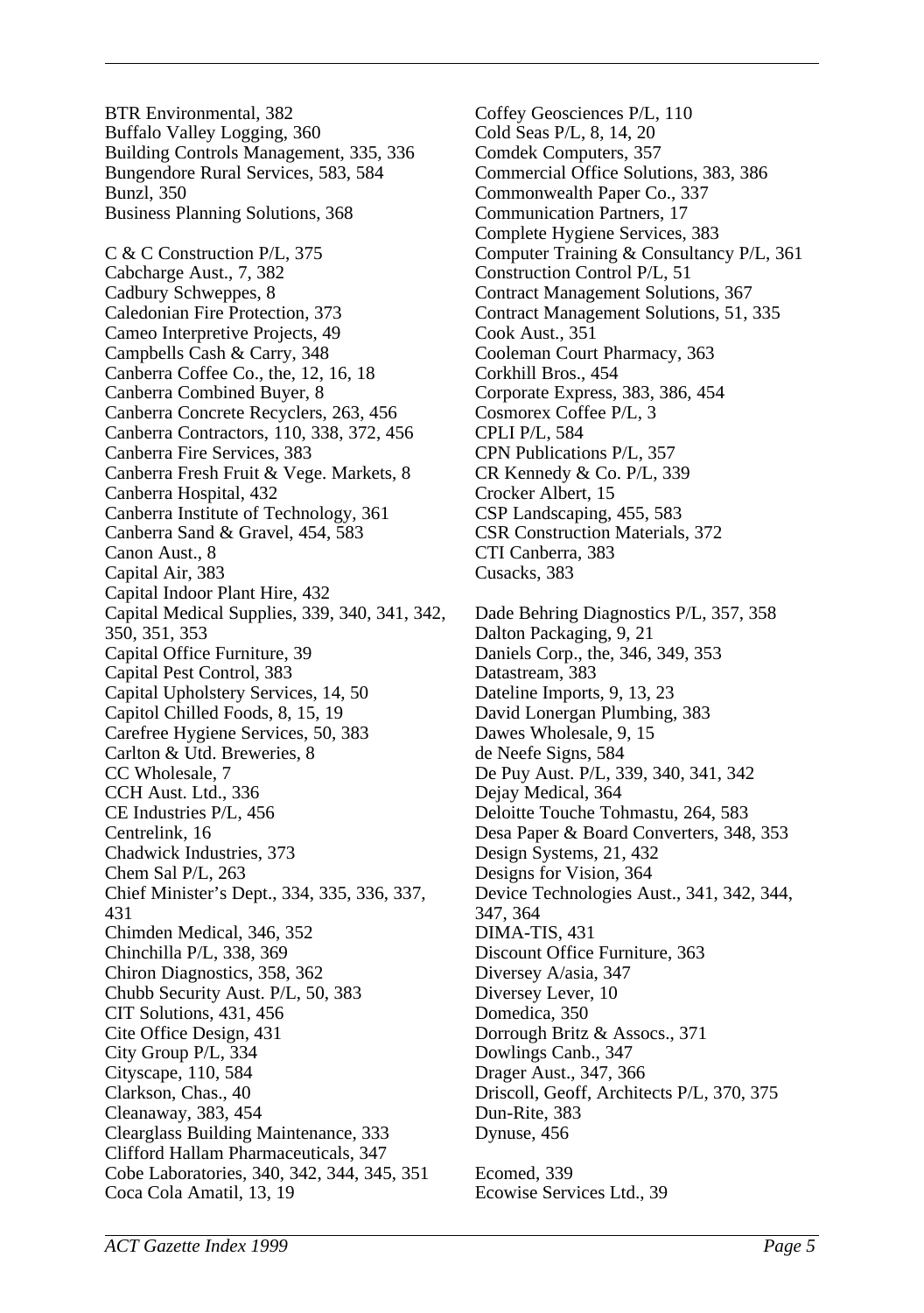Egan National Valuers, 338 Electaire P/L, 354 Electro Mechanical Services, 51 Ellery, GK, & Assocs., 369 Endocorp, 364, 366 Endovasive, 362 Enviro. Chem. Technologies, 110 Environ. Mechanical Services, 373 Essential Lighting & Electrical Services, 435 Exhibition Centre, the, 16, 110 Express Medical, 345, 346, 347, 348, 349, 351

Federal Capital Press, 14 FFD, 13, 19 FFE Building Services, 383 FIJ Forestry Services, 360, 361 Film & Tape Sales, 383 Fisher & Paykel, 351 Five Star Electrical, 13 Five Star, 383 Fletchers Fotographics, 151 Flynn Construction Eng., 369, 371 Fodi Industries, 345 Forest Air Helicopters P/L, 361 Forest Inventories Ltd., 361 Frankom Hospital Supplies, 345, 346, 349 Freehill, Hollingdale & Page, 455, 456 Fresenious Aust., 346, 347, 348, 349, 351, 352, 353, 363 Fronine, 357 Fuji Xerox, 40, 346, 352, 455

Gambro P/L, 339, 340, 341, 344, 347, 350, 351, 363 General Care & Services, 384 Genevue, 384 Geoff Howe Business Machines, 358 Geotechnical Consultants, 110, 263, 455 Goldwell Cosmetics, 9 Gore, WL, & Assocs., 342 Gossip, RD, P/L, 354, 369 Grassia's Investments, 334 Gray, Ron, 364 Green Freight, 360 Gridline Constructions, 23, 51, 384 Grinners Buffet Catering, 332 Grovesnor Homes & Improvements, 386 GTK Rehab., 364 Guideline (ACT) P/L,370 Gutteridge, Haskins & Davey, 50, 386 Guy, Bill, & Partners P/L, 372

Hansel & Gretel, 9 Harry Lesnie P/L, 9 Harvey Norman, 51, 359 Health Protection Services, 51 Health Services Aust., 336 Health Works Corporate, 336 Heaney Blaylock & Assocs., 337 Helena Laboratories, 358 Helms Wines, 9 Herb & Spice Garden, 9 Hewlett Packard, 362 Higgins, M, 49 Hill, Michael & Assocs P/L, 369 HMH Cabinetmakers, 51 Hoadley Budge Ophert & Edwards Madigan, 51 Hobbs, Philip, 263 Hood's Carpets, 51 Hospital Supplies of Aust., 346, 347 HRM Consulting P/L, 332, 337 Hughes, Christopher, J, 363 Hygiene Plus Cleaning Services, 333 Hyperdome Newsagency, 14

Ikandoo, 384 Immuno Diagnostic, 357 Impact Records P/L, 431 Instant Office Furniture, 359, 366 Integrated Construction Management Services P/L, 371 Integrated Essential, 384 Integrated Sciences, 358 Interpath Services, 346 Interpine P/L, 361 Isa Street Carpets, 363

J & W Electrical, 384 John Armes & Assoc., 49 John Morris Scientific, 357 Johnson & Johnson Medical P/L, 339, 340, 341, 346, 349, 350, 352, 353, 357, 358, 364

K & M Dairy, 9 Kan Foods, 10 Kangarutha P/L, 49 Kasparek Architects P/L, 370 Kendal Aust., 341, 345, 346, 351, 352 Kenoss, 263, 370 KFPW, 432 Kiah Environmental Designers, 50 Kimberley Clark Aust., 342, 348, 351, 353 Koala Medical, 350 Kodak A/asia, 345, 346, 349, 351, 352 KPH Cabinet Makers, 363 KV Productions, 431

L'Oreal, 10 Lab Supply, 265, 363 Lachlan Valley Meats, 10, 17, 22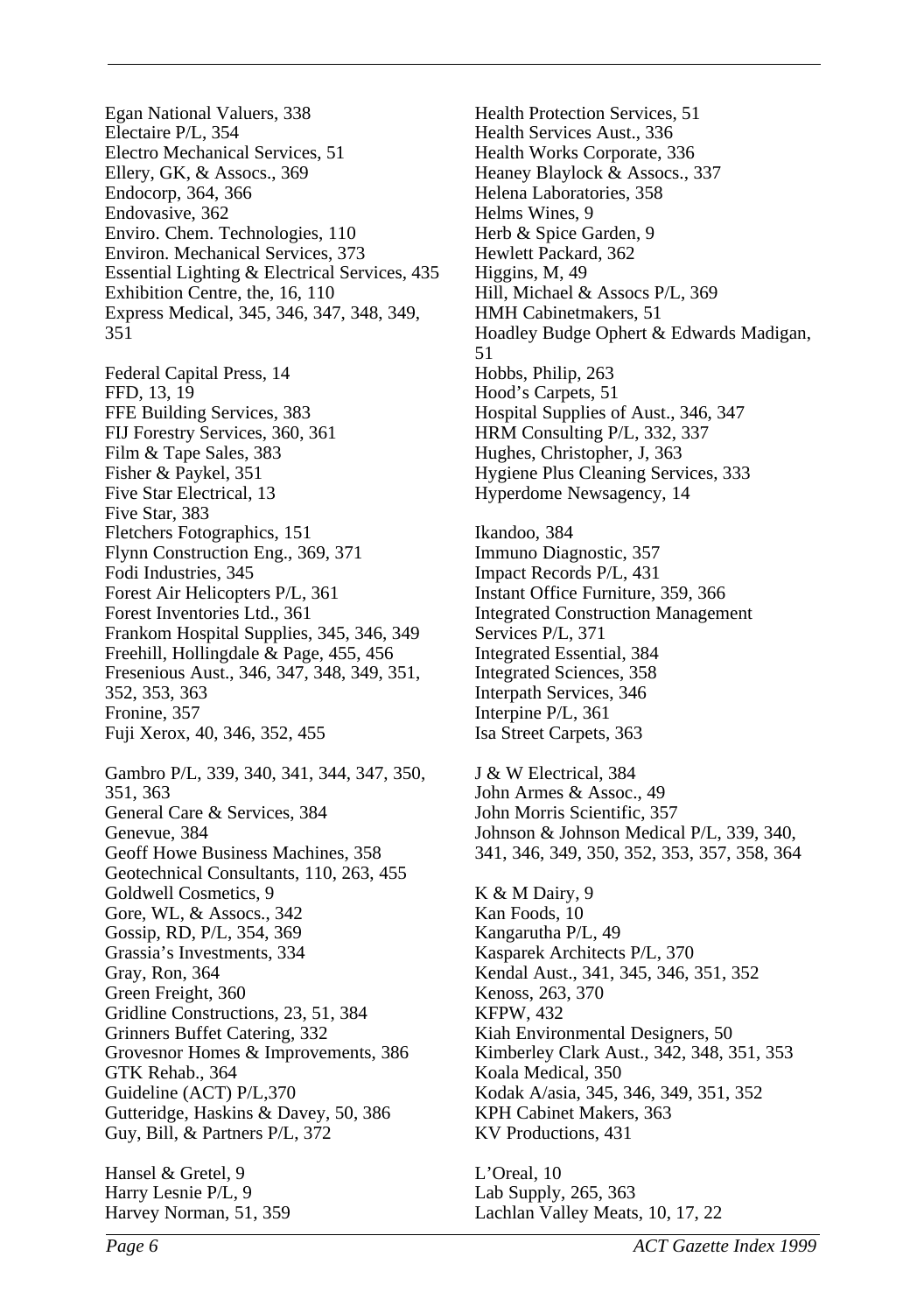Landinfo P/L, 39 Lang, Simon, 49 Lark Hill Winery, 10 Lawrence & Hansen, 50 Lawrence & Hanson, 384 Lighting Industries, 362 Lomb Scientific, 350 Ly Hook & Co., 10 M & G Industrial, 384 Mac 1 Service Bureau, 431 Magpie Music P/L, 431, 432 Making Business Easier, 40 Malcolm Munro & Assocs., 371 Mallinckrodt Medical, 348, 352, 364 Manteena P/L, 370, 384 Market Poultry & Game, 15 Masterbuilt Garages, 384 Matrix Surgical, 364 Maunsell McIntyre, 583 Maunsell P/L, 369, 371 Maxwell Chemicals, 384 Mayday Electronics, 384 McIntyre, M, 436 Measurement Engineering Aust., 263 Medical Applications, 362, 363 Medos Co., 357 Medtel P/L, 339, 340, 341, 344 Medtronic Aust. P/L, 339, 340, 341, 342, 344 Menzies Property Services, 333 MIA Investments, 10, 15 MIL Services P/L, 50, 384 Millswest Plumbing, 384 Mitchell, Giurgola & Thorp, 370 Mlakar Signs, 384 Moore Business Systems, 357 Morris Consultants, 263, 264, 384, 457 Morris, JP & DJ, 455, 583 Motorola Aust. P/L, 456 Mount Buffalo Chalet, 49 MPM Marketing Services, 347 Mugga Mugga Memorial Environmental Education Centre, 457 Multigate Medical Products, 348, 353 Murray, A, & Sons P/L, 354 Nairn, RJ, & Partners P/L, 457 National Car Rental Aust., 333 National Parks & Wildlife Service, 49 Ned Noel Software, 457 Neoplex, 384

O'Brien Glass, 385 Ohmeda, 362 Olympus Aust., 273 OPSM P/L, 364 Ove Arup & Partners, 371 Oxord Aust., 358 Oztal Architectural P/L, 370 P & O Food Services, 18 Pacific Waste Management, 385 Palic's Maintenance, 385 Panasonic Aust., 15 Papas Painting P/L, 386 Paper House, 345, 350 Park Management Systems, 39 Paul Barnett Design Group, 50, 385 Pest Free Aust., 385 Peter May David Flannery P/L, 369 Phil's House & Garden Maintenance, 385 Plastic Bag Co., 345, 352 Pluto Commercial Furniture, 366 Pluto Furniture Sales, 362 Professional Support Services, 336, 337 Programmed Maintenance Services, 385 Progressive Controls, 385 Progressive Orthopaedics P/L, 342 Project Coordination, 362, 364, 365 Promedica P/L, 342 Purdon Assocs. P/L, 51 Qantas Airways, 10, 456 Queensland Weighing Machines, 455 Radiata Exports P/L, 360 Raffen Maron Architects P/l, 51 Regemade Cranes, 110, 456 Regional Painters, 385 Reid Early Childhood Centre, 431 Renaissance Forestry, 360 Renfree & Hanrahan Architects, 371 Results Consulting Aust., 337 Rexel, 385 Richard Ellis (ACT) P/L, 432 Roche Diagnostics, 357, 358, 362 Rock Solid Concrete, 385 Rofin Aust., 151 Rohde & Schwarz, 368 Rowe, I & I, 362 Rustenburg, JT & SM, 584

Northside Community Service, 431

NSW Valve & Fitting, 364

Nycomed Amersham, 357

Nott, P, 456

NSW Vetab, 431

NET Working, 431 Network Foods, 13, 19 Nicomed Aust., 364 Norfolk Maintenance, 385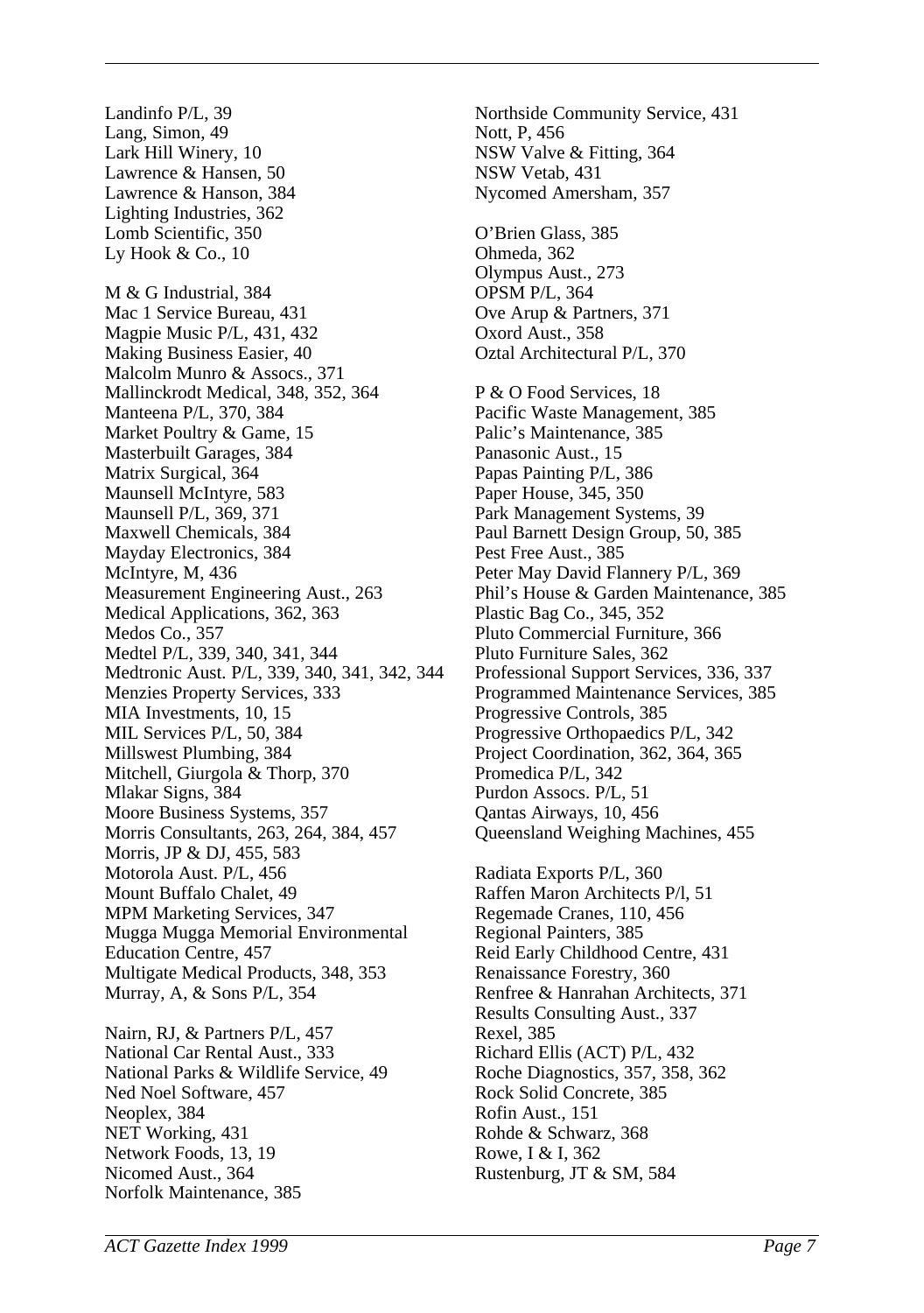S & K Management P/L, 39 Safemate Antislip P/L, 386 Safety Centre, 457 Sails for Sunshade, 51 Salgo, Steven, 11, 16, 18, 21, 349 Salloum Cleaning Contractor, 333 Salonquip, 23 Samarkos, 264, 455 Sanderson, 11 Sarsted, 349 SAS Inst. Aust. P/L, 332 Schindler Lifts, 385 Schwarzkopf P/L, 11 Scribbly Scribe, 110 Sebel Furniture, 385 Shaw, GE, & Assocs., 362, 364, 366, 371, 372 Sigma Aldrich, 358 Signworks, 455 Simeonov, T & S, 370 SITA BFI, 385, 454 Smith & Nephew Aust., 345, 348, 349, 351 Smith & Nephew Surgical P/L, 340, 363, 364, 365 Smith Kostyrko Cohen P/L, 584 Smith, RM & Son, 11 Smith, S & Son, 16 SOS Surgical, 363, 364 Sound Advice Aust. P/L, 431 South West Earthmoving, 360 Southern Air Conditioning, 371, 373 Southern Cross Equipment, 407 Southern Shop & Office, 17 Southern Sullage, 455 Southside Student Shop, 431 Sports Medicine Aust., 151 Squig's Welding, 264 St John Ambulance, 21, 72, 336 St John First Aid, 72 Standards Aust., 368 Stenning N & Co., 359, 363, 364, 365 Stewart Barlen Canb. P/L, 332 Steward, JL & Son, 11 Storage King, 583 Stowe Computing Aust., 356 Stryker Aust. P/L, 341 Stylecraft Aust., 362 Sulzer Aust. Medical, 339, 340, 341, 342, 344 Summerland Herbs, 11 Supreme Floor Coverings, 385 Sutton & Horsley P/L, 338 Swift & Moore, 11 Taylor Bryant P/L, 342 Telstra, 11, 332, 335, 456

Tennat Cabling & Security Services, 50, 51, 386 Terumo Aust., 348, 349, 350, 353 Tesla Building Contractors P/L, 370, 371 Tetley Manufacturing, 358 Textron Turf Care, 246 Tharwa Sands, 263 The Brother Oven, 12 Thermal & Mechanical, 386 Thermoquest Aust., 357 Thiess Environmental Services, 454 Tip Top Bakeries, 12 TMP Worldwide, 336 Tomorrow, Today, 456, 457 Toner Express A/asia P/L, 335, 455 Toni & Guy Academy, 22 Tony's Trugold Fruit, 13 Tooheys Brewery, 12 Top Class Carpetlaying, 386 Toshiba, 366, 367 Totalcare, 18, 22, 332, 371, 372, 374, 386 True Blue, 386 Tuta Labs. Aust. P/L, 342

UBQ P/L, 360 Ulco Engineering, 364 Ultimate Positioning, 40 University of Canberra, 456 Upper Murray Earthmoving, 361 Urban Contractors P/L, 370 Urban Services, Dept. of, 17, 21, 23, 386 USF Filtration Ltd., 339, 342

Valleylab Aust., 345, 348, 350, 353 Varian P/L, 362 Vendart P/L, 197 Vermiculture In P/L, 386 VIP Office Supplies, 349, 350 VIP Pies, 13 Vodusek P/L, 22

Wai Wurri Waterbeds, 386 Wamboin Worms, 455 Waste Want Recycling P/L, 583 We Care Property Maintenance, 263, 583 Webb, Greg, 49 Webber, Ian, 360 Webster Sails, 363 Wedderburn Scales, 366 Wella Cosmetics, 12 Weststaff, 332 Wildlife Unltd., 49 William A. Cook Aust. P/L, 340, 341, 342 Williams, J, 456 Wisbey, J, & Assocs., 364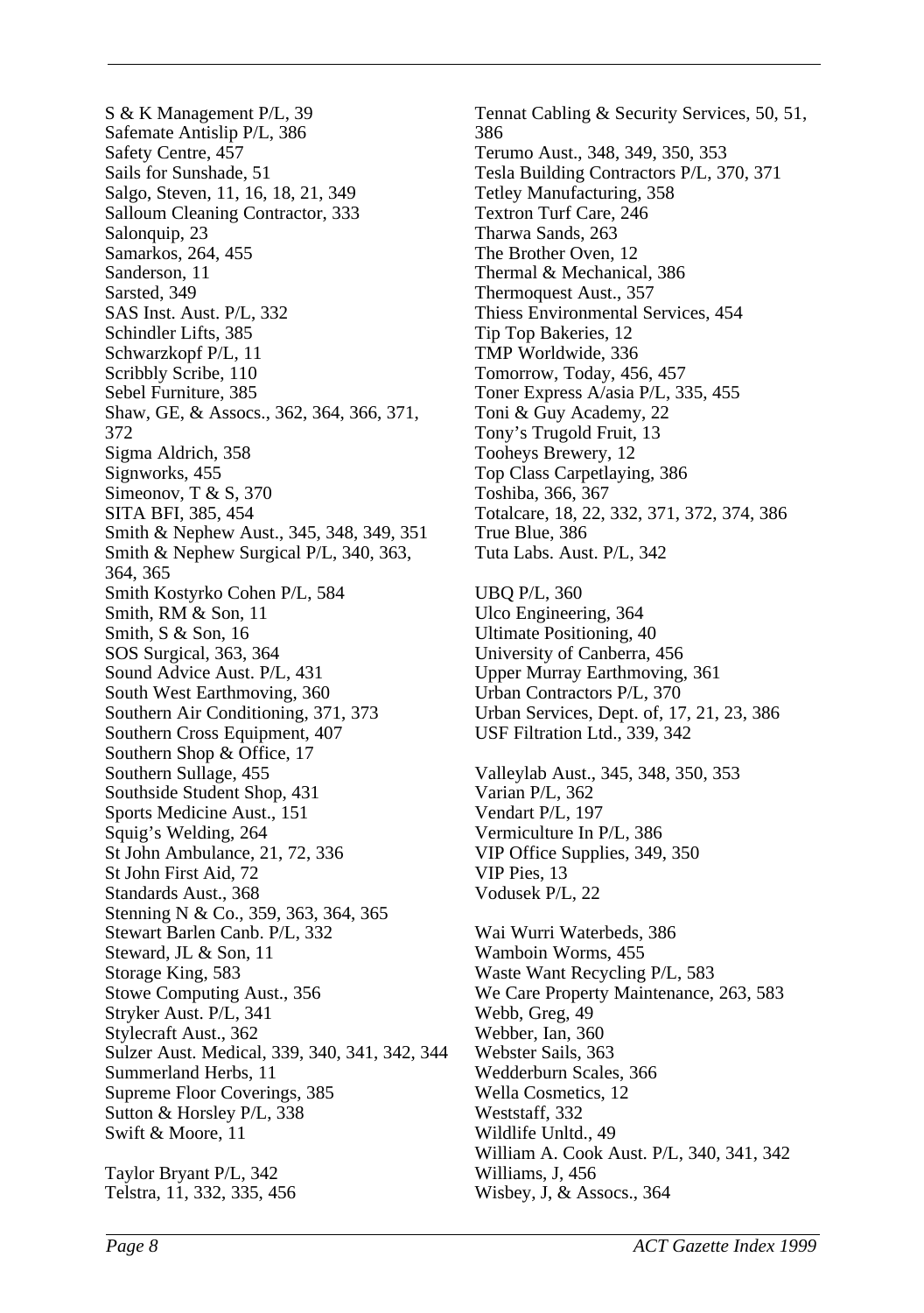WM Property Services, 50, 386 Work & Turner, 49 Working Gear, 368 Workspace Furniture, 17 Workwatch Training Centre, 336 Wormald Fire Systems, 355 Xomed Treace Aust., 363 York Int., 386 Zelman, CH & AH, 273 Zimmer Aust. P/L, 339 *(End of 'Contracts arranged'. Resumption of normal alphabetical listings follow from page 2.) Coroners Act 1997* . fees & charges, S37 *Courts & Tribunals (Audio Visual & Audio Linking) Act 1999* . commencement, 447 Culph, AE, 218 *Cultural Facilities Corporation Act 1997* . appointment, 465 *Dangerous Goods Act 1984* . fees, S36 . regulations, 251, S30, S57 *Dental Technicians & Dental Prosthetists Registration Act 1988* . fees, 426 Dignam, JS, 208 Dividends . PMP Communications Ltd., 138, 139 *Dog Control Act 1975* . fees, S36 *Domestic Violence Act 1986* . appointment, S15 *Drugs of Dependence Act 1989* . appointments, 53, 81, 82, 182 . authorisation, 488 . explanatory statement, 489 Dubcek, A, 131 *Duties (Consequential & Transitional Provisions) Act 1999* . determination, 528 - 531 . explanatory statement, 532 - 535 *Duties Act 1999* . commencement, S8 . declaration, 397 . exemption guidelines, 250 . marketable securities, 250 Eaton, TD, 34 *Education Services for Overseas Students (Registration & Regulation of Providers) Act*

*1994* . fees, S42 *Electoral Act 1992* . appointment, 477, 579 . chairperson, 416 . redistribution committee, 589 . registered officer, 155, 216 . registration cancelled, 117 *Electricity (Amendment) Act 1998* . commencement, 184 *Electricity Act 1971* . appointments, 627 . fees, S36 . regulations, 182 *Electricity Supply Act 1997* . fees, 316 *Emergency Management Act 1999* regulations, S69 *Energy & Water Act 1988* . adoption, 416, 419 . charges, S32 . fees, 256, S2 . regulations, 182 Environment Act fees, S36 *Environment Protection Act 1997* . agreements, 135, 279, 516, 623, S11 . authorisation application, 195, 225 . authorisations, 29, 44, 116, 161, 173, 233, 234, 252, 280, 406, 436, 468, 469, 505, 521, 575, 588, 606, 612, 629, S7 . code of practice, 165 . fees, S37 . firewood code of practice, 286 . protection agreements, 224 . reuse policy, 137 Equestrian facility, 437, S7 *Evidence (Amendment) Act 1999* . commencement, 447 *Fair Trading Act 1992* . regulations, 391, S39 *Fire Brigade (Administration) Act 1974* . appointments, 28, S19 . gazette amendments, 278 . provisional promotions, 115, 183, 277, 331, 394, 506, 539, 581, 632 *Firearms (Amendment) Act 1999* . commencement, 466 *Firearms Act 1996* . approved club, 262 . regulation, 465, S9 Flanagan, GM, 424 *Food Act 1992* . analyst, 549 - 553 . appointments & revocation, 519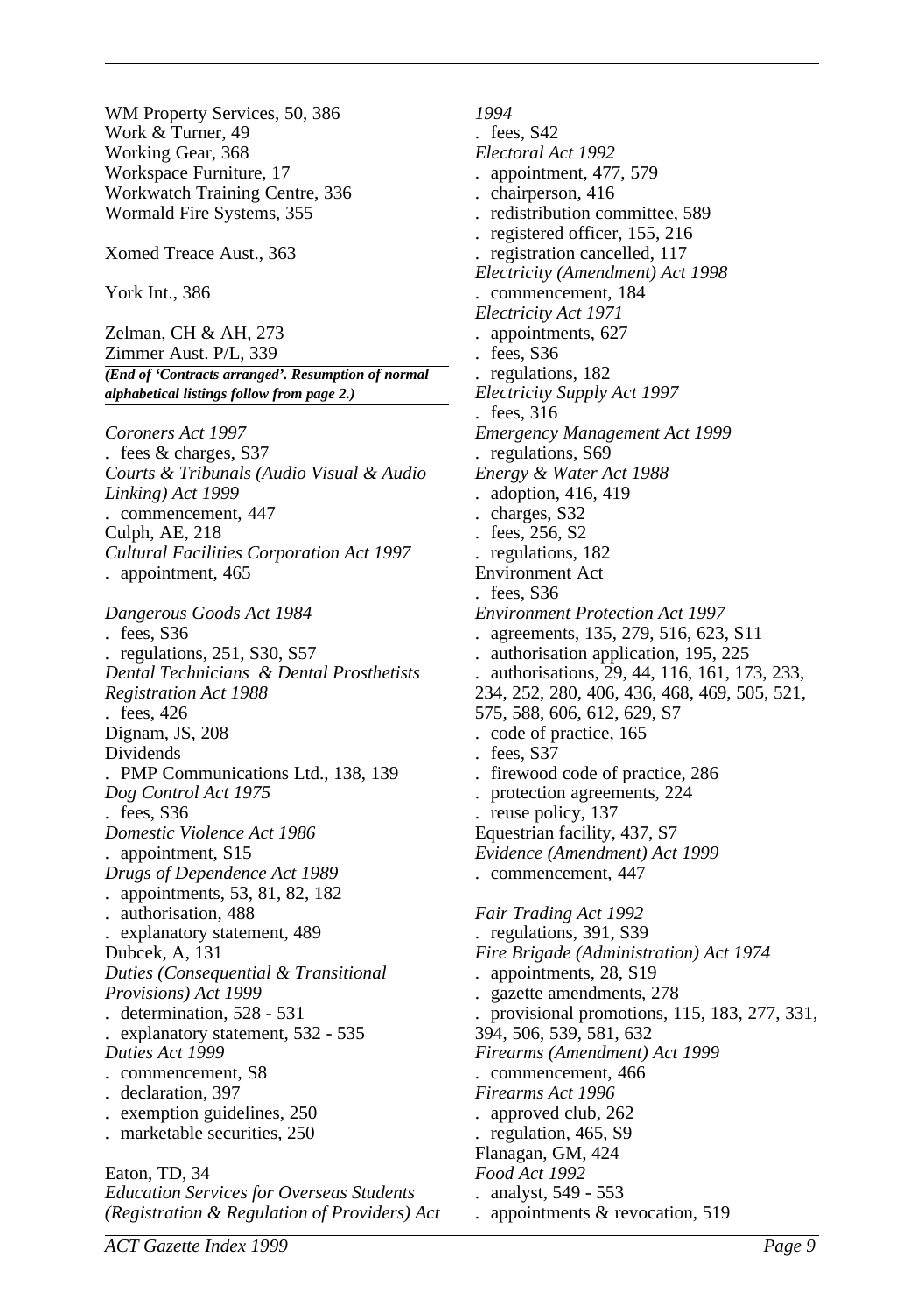. explanatory statement, 554 . regulations, S56 *Freedom of Information Act 1989* . authorisations, 546, 547 . explanatory statement, 547 *Gambling & Racing Control (Consequential Provisions) Act 1999* . commencement, S63 *Gambling & Racing Control Act 1999* . appointments, S68 . commencement, S63 *Gambling Legislation Amendment Act 1999* . commencement, S63 *Gaming Machine Act 1987* . fees, S68 . inter-club permit fee, S38 . licence fee, 388 . repairers certificate fee, S38 Gas mains extension, Fyshwick - Queanbeyan, 600 *Gas Supply Act 1998* . regulations, S40 Gdowski, D, 42 *Government Solicitor Act 1989* . authorisation, 78, 145, 396 . revocation, 77 *Gungahlin Development Authority Act 1996* . appointment, 471-473 . Gungahlin Development Area, 37, 633 Hanratty, PA, 241 *Hawkers Act 1936* . fees, S37 *Health & Community Care Services Act 1996* . appointments, 81, 124, 416 . fees & charges, 316, 410, 485 *Health Act 1993* . Clinical Privileges Committee, 168 . declaration, 67 - 70 . John James Hospital review cttee., 605 . Mental Health Services Clinical Incident Review Cttee., 250 *Health Complaints Act 1993* . appointment, 485 *Health Professions Boards (Elections) Act 1980* . Dental Bd. nominees, S28 . Chiropractors & Osteopaths Bd. election, 84 . Pharmacy Bd. election, 185, S27 . Medical Bd. nominees, 317 . Medical Bd. declaration, 429 . Physiotherapists Bd. declaration, 507 . Nurses Bd. nominations, 527; elections,

618 . Optometrists Bd. nominations, 571; election, 634 *Health Professions Boards (Procedures) Act 1981* . Optometrists Bd. election, 320 . Pharmacists Bd. election, 324 . Dental Bd. election, 381 . Podiatrists Bd. election, 536 . Medical Bd. election, 464; appointment, 595 . appointment, 182, 284, 286, 544 *Health Regulation (Maternal Health Information) Act 1998* . appointments, 200 . regulations, 552, S59 Heritage Library Service, ACT prices, S36 *Hotel School Act 1996*

*Independent Pricing & Regulatory Commission Act 1997* . ACTEW charges, 95, S6 . ACTION services, 95, S6 . investigation variation, 81, 617 *Instruments Act 1933* fees, S<sub>38</sub> **Invitations to tender, quote, or register interest** . ACT & Capital Region Expo, 71 . advertising & market services, 178

. aged persons units, 149

. appointment, 270 Hussey, NC, 121

- . armoured car & cash delivery, 33
- . Australian Alps consultants, 150
- . building demolition & materials recycling, Kingston, 33
- . Casuarina Sands & Cotter weirs
- rehabilitation, 166
- . Civic toilets, 33
- . courier services, 166
- . Eastern Valley Way, Marcus Clarke St. &
- Melrose Dr. intersection improvements, 166
- . Ewis system, 149
- fencing, 196
- fire appliances, 118
- . Gold Creek tourist & O'Hanlon Pl.,

Nicholls, upgrade, 166

- health centres cleaning, 149
- . heavy truck parking, 118
- . information technology lease, 149
- . Kingston shops refurbishment, 48
- . Koomarri hydrotherapy pool, 166
- . Moore St. cooling tower, 149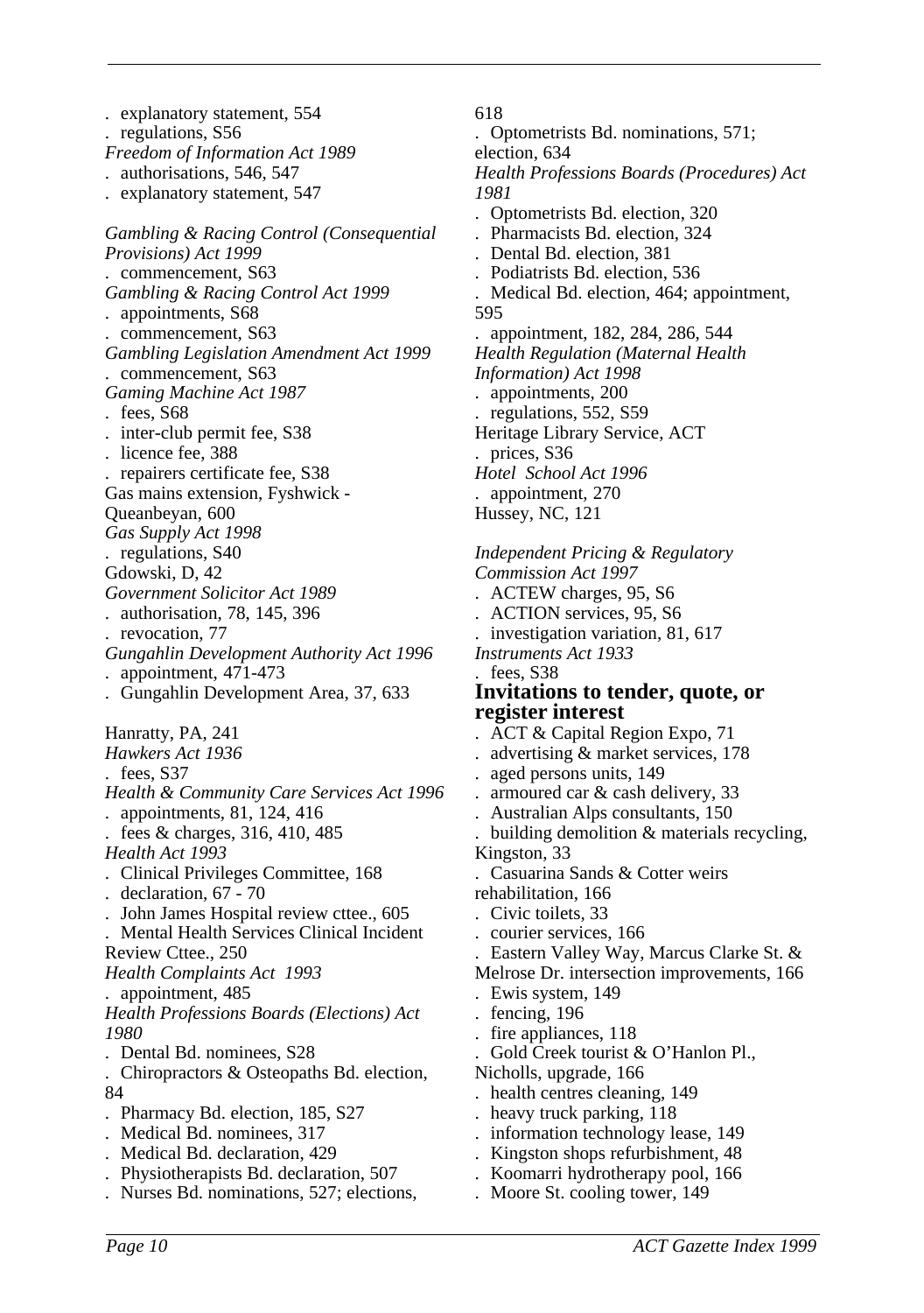. Murrumbidgee maintenance, 196 . nature conservation management study, 33 . Northbourne Ave. patching, 150 . Tidbinbilla Visitor Centre, 109 . topsoil, 196 . tourism licence approval, 128 . Windeyer Ct. landscaping, 149 . Yerrabi Pond buildings, 38 Jeremy, A, 241 *Justices of the Peace Act 1989* . appointment, 44, 168, 219, 270, 585 Kelshiker, IB, 35 Knox, M, 130 Lagopodis, D, 179 *Lakes Act 1976* . declaration, 512 . fees, S36 *Land (Planning & Environment) Act 1991* . appointments, 219 . Canberra Nature Park management plan, 388 . certain classes of leases grant criteria, S66 . conditions determination, S66 . direct grant criteria of leases to statutory authorities & Territory Owned Corporations, S33 . fees, 585, S36 . Holt & Stirling playing fields, 76, 215 . land management agreement, 617, S66 master plan approvals for O'Connor, Lyneham, Turner, 537 . pest plants, 316, 321-323 African Love Grass Alligator Weed Black Willow Blackberry Broad-kernel Espartillo Chilean Needle Grass Common Osier Crack Willow Fireweed Gold-crack Willow Golden Upright Willow Gorse Grey Sallow **Horsetail** Kochia Lagarosiphon Lobed Needlegrass Madiera Broom Matsudana hybrid Willows Noogoora Burr

Parthenium Weed Purple Osier Rhus Tree Salvinia Scotch Broom Senegal Tea Plant Serrated Tussock Spotted Knapweed Tortured Willow Water Hyacinth Water Lettuce . referral revocation, 47, 244, 404, 405, 515 . regulations, 595, 626 . rural lease, 27 . Territory plan, 446 . Tidbinbilla management plan, 182 *Land Titles Act 1925* fees, S38 *Lands Acquisition Act 1994* . regulations, 585 *Legal Practitioners Act 1970* . Law Society appointments, 627 *Legislative Assembly (Members' Staff) Act 1989* . contractors arrangements, 389 . office holders & Speaker's staff, 400 . Speaker's and Members' staff salary allocation, S46 . terms & conditions, 250 **Legislative Assembly, notification of enactments (1999)** - Ambulance Service Levy (Amendment) Act, S44 - Animal Diseases Amendment Act, 569 - Appropriation (Bruce Stadium & CanDeliver Ltd.) Act, S44 - Appropriation Act (No.2) 1999-2000, S54 - Appropriation Act 1999-2000, S44 - Building & Construction Industry Training Levy Act, S24 - Building & Construction Industry Training Levy Amendment Act, S62 - Building (Amendment) Act, S54 - Building Amendment Act (no.2), S62 - Casino Control (Amendment) Act, S16 - Children & Young People (Consequential Amendments) Act, 569 - Children & Young People Act, 569 - Children's Services (Amendment) Act, S14 - Children's Services Amendment Act (No.2), 569 - Courts & Tribunals (Audio Visual & Audio Linking) Act, S16 - Crimes (Amendment) Act, S34 - Crimes Amendment Act (No.2), 616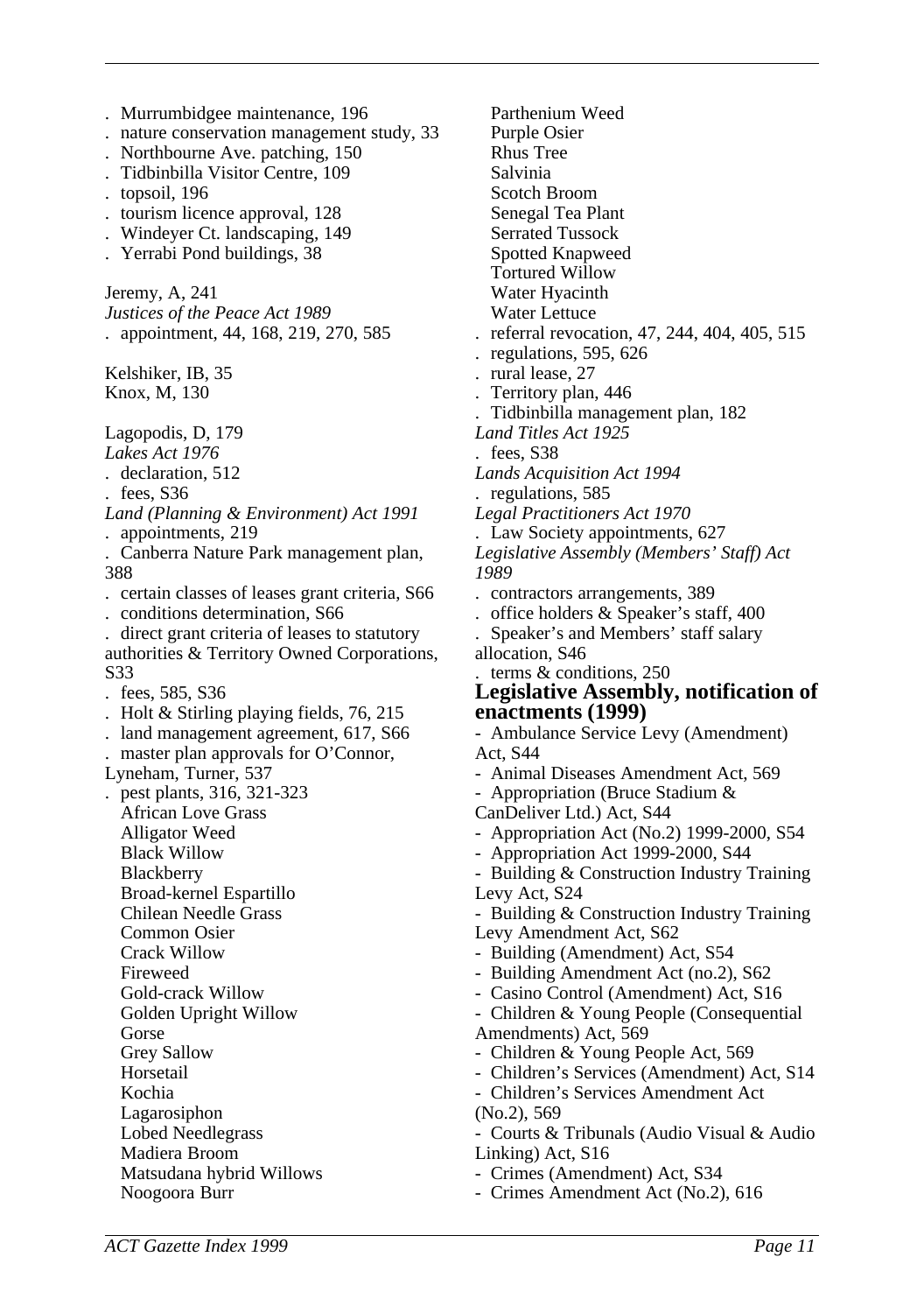- Dangerous Goods (Amendment) Act, S22 - Discrimination Amendment Act (No.2), S65 - Discrimination Amendment Act, 569 - Drugs in Sport Act, S65 - Drugs of Dependence (Amendment) Act, S16 - Duties (Consequential & Transitional Provisions) Act, S8 - Duties Act, S8 - Electricity (Amendment) Act, S54 - Emergency Management Act, S65 - Energy Efficiency Ratings (Sale of Premises) (Amendment) Act, S17 - Environment Protection (Amendment) Act, S54 - Evidence (Amendment) Act, S16 - Fair Trading (Fuel Prices) (Amendment) Act, S54 - Financial Management Amendment Act, 569 - Financial Sector Reform (ACT) Act, S34 - Firearms (Amendment) Act, S24 - Gambling & Racing Control (Consequential Provisions) Act, S54 - Gambling & Racing Control Act, S54 - Gambling Legislation Amendment Act, 569 - Gaming Machine (Amendment) Act, S42 - Holidays Amendment Act, 616 - Interpretation Amendment Act, S67 - Kingston Foreshore Development Authority Act, S65 - Land (Planning & Environment) (Amendment) Act (No.3), S65 - Land (Planning & Environment) (Amendment) Act, S43 - Land Planning & Environment Amendment Act (No.2), 616 - Lands Acquisition Amendment Act. 616 - Law Reform (Miscellaneous Provisions) Act, 569 - Legislative Assembly (Members' Staff) (Amendment) Act, S16 - Liquor (Amendment) Act, S54 - Long Service Leave (Cleaning, Building & Property Services) Act, S65 - Magistrates Court (Amendment) Act, S41 - Magistrates Court Amendment Act (No.2), 569, 586 - Mental Health (Treatment & Care) (Amendment) Act, S34 - Mental Health (Treatment & Care) Amendment Act (No.2) 569 - Milk Authority (Amendment) Act, S8 - Motor Traffic (Alcohol & Drugs)

(Amendment) Act (No.2), S16 - Motor Traffic (Alcohol & Drugs) (Amendment) Act, S14 - Motor Traffic (Amendment) Act (No.2), S54 - Motor Traffic (Amendment) Act (No.3), S65 - Motor Traffic (Amendment) Act, S16 - Occupational Health & Safety (Amendment) Act (No.2), S65 - Occupational Health & Safety (Amendment) Act, S22 Payroll Tax (Amendment) Act (No.2), S44 - Payroll Tax (Amendment) Act, S22 - Poisons & Drugs (Amendment) Act, S22 - Prisoners (International Transfer) Act, S8 - Psychologists (Amendment) Act, S43 - Public Health (Consequential Amendments) Act, S16 - Public Sector Legislation Amendment Act,  $S62$ - Public Sector Management (Amendment) Act, S54 - Racing Act, S7 - Rates & Land Tax (Amendment) Act (No.2), S44 - Rates & Land Tax (Amendment) Act, S8 - Revenue Legislation Amendment Act, S44 - Road Transport (Driver Licensing) Act, S65 Road Transport (General) Act, S65 - Road Transport (Safety & Traffic Management) Act, S65 - Road Transport (Vehicle Registration) Act, S65 - Road Transport Legislation Amendment Act, S65 Stock (Amendment) Act, S16 Subordinate Laws (Amendment) Act, S54 Supervised Injecting Place Trial Act, S65 - Taxation Administration (Consequential & Transitional Provisions) Act, S8 - Taxation Administration Act, S8 - Territory Owned Corporations (Amendment) Act, S14 Territory Owned Corporations Amendment Act (No.2), 616 - Tobacco (Amendment) Act, 569 - Traffic (Amendment) Act, S16 - Transportation & Anatomy (Amendment) Act, S8 - Trustee (Amendment) Act, S24 Veterinary Surgeons (Amendment) Act, S43

- Victims of Crime (Financial Assistance) (Amendment) Act, S65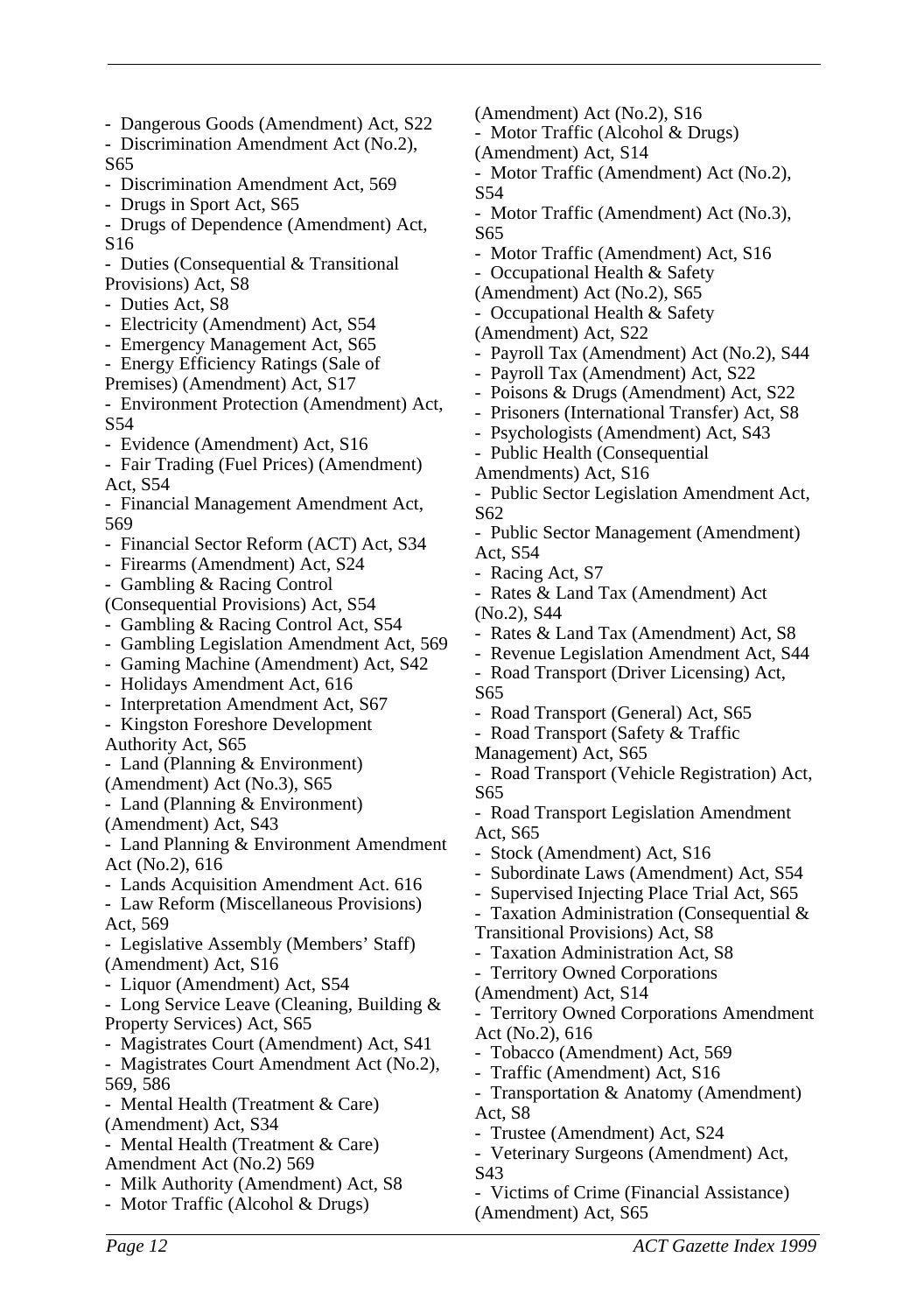- Water Resources Amendment Act, S65 **(***end of Legislative Assembly, notification of enactments***)** Leslie, ID, 568 Li, X, 152 Library Service, ACT . fees, S36 Liddell, A, 80 Lintern, PD, 198 *Liquor (Amendment) Act 1999* . commencement, 523, 587, S61 *Liquor Act 1975* . appointment, S8 . fees, 270, 519 . manual amendments, S61 . regulations (amendment), 27, 287, 519, 579 *Litter (Amendment) Act 1998* . corrigendum, 6 *Long Service Leave (Building & Construction Industry) Act 1981* leave portability, 136 Long, DE, 254 *Lotteries Act 1964* . exemption, S68 . fee, 388, S38 *Machinery Act 1949* . fees, S36 Marafioti, F, 142 *Meat Act 1931* . fees & charges, 250 *Mediation Act 1997* . regulations, 514 *Medical Practitioners Act 1930* . registrations, S13 *Mental Health (Treatment & Care) Act 1994* . appointment, 446, 557-560, 605 explanatory statement, 560 revocation, 460 *Milk Authority Act 1971* . appointment, 316, 617 . immunity, 3 . maximum prices, S57 *Motor Omnibus Services Act 1955* . regulations, S48 *Motor Traffic (Alcohol & Drugs) Act 1977* . appointment, 500 . breath analyses testers, 85, 86, 87, 88, 156, 288, 510, 572-574 . explanatory statement, 500 . screening devices, 435 *Motor Traffic (Amendment) Act (No.2) 1999* . commencement, S58 *Motor Traffic (Amendment) Act 1999* . commencement, 275, 421

*Motor Traffic Act 1936* - code of practice, driving instructors, S22 - driver licence fees, 465 - holiday, 134, 256, 480, 617, S20, S21 - Nominal Defendant, 283 - number plates, S36 -parking & traffic infringement fees, S36 - parking charges, 44, 219, 465, 519 - parking labels, S36 - registration fees, S32 - regulations, S46, S53, S58, S63 - restricted taxi licence, 579 - taxi fares, 380, S68 - third party regulations, S10, S29, S64 - traffic offence detection device image, S58 - Vehicle Inspection Manual, 480 -vehicle licences & permits fees, S36 *Motor Vehicles (Dimensions & Mass) Act 1990* fees, S36 Murphy, GP, 478 Murphy, J, 408 National Electricity Code, S35 *National Exhibition Centre Trust Act 1976* . appointment, 416, 461 *Nature Conservation Act 1980* . action plans for threatened species, S60 - Brown Treecreeper - Brush-tailed Rock Wallaby Hooded Robin Painted Honeyeater - Perunga Grasshopper Regent Honeyeater - Smoky Mouse - Superb Parrot Swift Parrot - Tuggeranong Lignum - Yellow Box,Red Gum Grassy Woodland . appointment, 144, 627 fees, S36 . threatened species, 148 Nicholson, E, 180 Nicholson, F, 141 *Nurses Act 1988* . Section 82 notice, 318, 319 . registrations & enrolments, S31 *Occupational Health & Safety Act 1989* . amenities code of practice, 399 declaration, 253, 587 manual handling code of practice, 53 . regulations, S57 . roof work, 399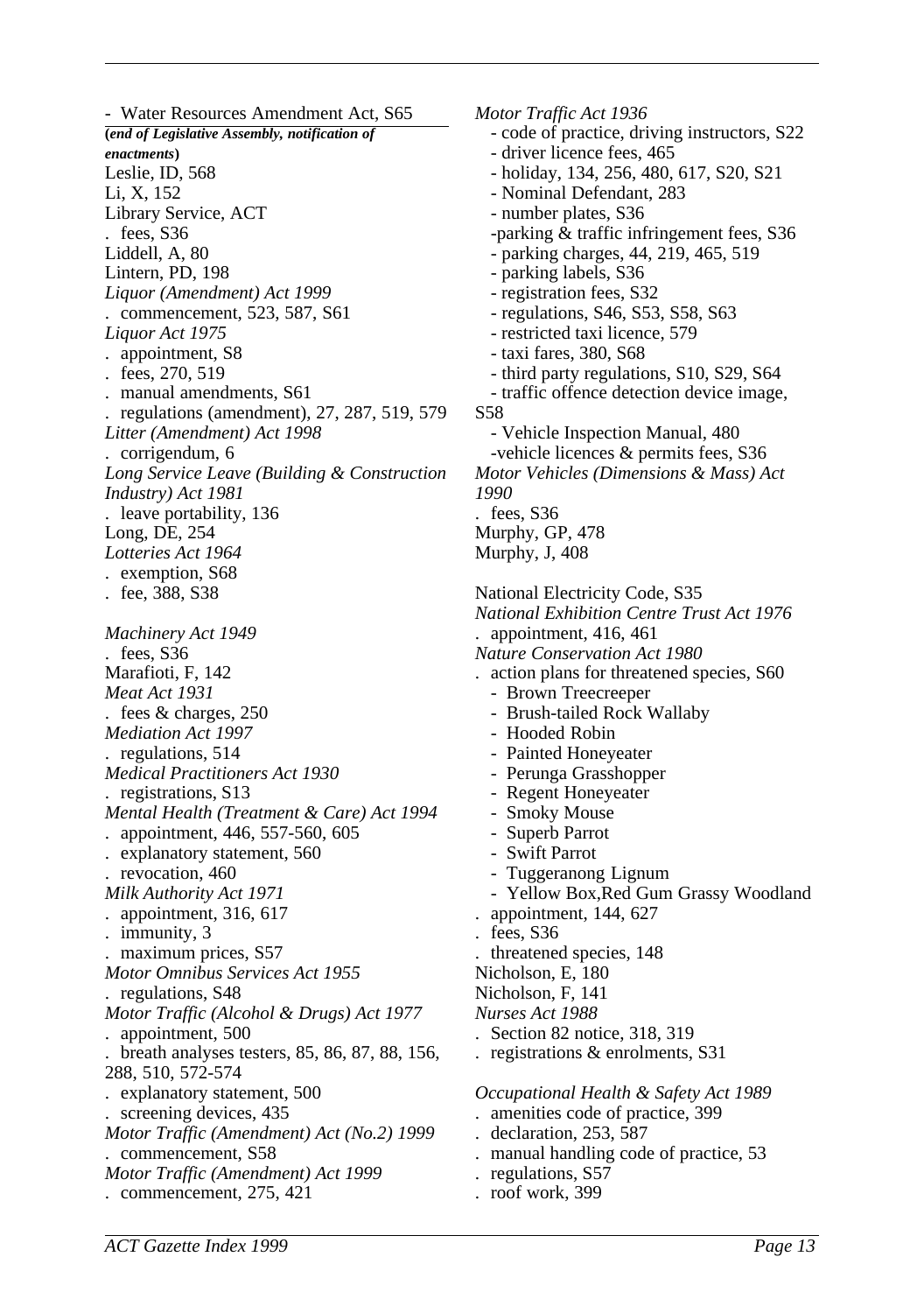Pandelieff, K, 74 *Periodic Detention Act 1995* . authorisation, 257, 449, 450, 474-476, 621 . revocation, 259 *Pharmacy Act 1931* . fees, 460 *Physiotherapists Act 1977* . fees, 426 *Plumbers, Drainers & Gasfitters Board Act 1982* . appointment, 416, 610 . fees, S36 *Poisons Act 1933* . declaration, 522 . explanatory statement, 522 Preliminary Assessment Report . Kingston Foreshore Development, S7 . Mugga One Quarry, S24 *Prisoners Interstate Leave Act 1997* . corresponding interstate law, S20 *Psychologists Act 1994* . fees, 96 *Public Health Act 1928* . fees & charges, 250 *Public Health Act 1997* . appointment, 168, 555, 556, 561, 564 . authorisation, 565-567 . CHO functions, 200 . code of practice, spas & pools, 570 . notifiable conditions, 519 public health risk, 570 *Public Place Names Act 1989* . Amaroo nomenclature, 394, 461, 480 . Barton nomenclature, 461 . Chapman nomenclature, 394 . City, 617 . delegation, 172 . Dunlop nomenclature, 210-213, 461 . explanatory statement, 311, 314 . Garran streets, 44, 168, 170, 286, 308, 309 . Gungahlin nomenclature, 53, 55, 286, 313 . Instrument No. 112, 307; No. 113, 312 . Nicholls nomenclature, 219, 221, 504, 526 . O'Connor nomenclature, 388 . Palmerston nomenclature, 286, 303, 304 . Phillip nomenclature, 394 *Public Roads Act 1902* (NSW) Closures . Barton, 410 . Charnwood, 611 . Holt, 617 . Kellerman Cl, Holt, 235 . Majura, Blocks 597, 598: 30 Melba Ct., 294 . Phillip, Blocks 2, 12, 13: 30 . Rabaul Lane, 327

Declarations (Sn: Section) . Amaroo, Sns 2, 4, 5, 9, 50-52, 54: 102; 401; 628 . Booth, 401 . Braddon, Sn 19: 102 . Bruce, Sns 81-83: 203 . Chapman, 462 . Dunlop, Sn 59 & 77: 45; Sns 62-64: 290; Sns 73, 75-77: 290; 417; 423; 462; 585 . Fyshwick, Sn 12: 58, Sn 59: 325; 401 . Gungahlin, Block 449: 162; Sns 125, 126, 155, 159: 290; Sns 110, 112-114: 329 . Hawker, 523 . Lyneham, Sn 71: 203; 417; 423 . Majura, Blocks 666-669: 162 . Ngunnawal, Sns 136, 137, 170, 173: 102 . Nicholls, Sns 24, 58, 59: 99; Sns 41-43: 102, 105, 107, 108; Sns 58-60, 203, 205; 401; 417; 423; 462; 617 . Palmerston, 628 . Pialligo, 504 . Watson, Sn 64: 237 Intention to close . Blackall Pl., 281 . Booth, Block 40, 271; public road, 446 Campbell, 580 . Charnwood, Holt, Nicholls, 545 . Gungahlin, 595 . Kellerman Cl, Holt, 126 Melba Ct., 239 . Rabaul Lane, 201 . Tennent, public road, 446 *Public Sector Management Act 1994* . Management Standards, 76, 410, 463 *Public Trustee Act 1985* . appointment, 380 *Radiation Act 1983* . apparatus alteration approval, 231, 299, 452, 453, 487, 593 . appointment, 200, 519 . irradiating apparatus registered, 4, 90, 158, 231, 296, 297, 402, 451, 486, 592, 635 . licence granted, 4, 89, 232, 299, 403, 452, 486, 593, 635 . licence varied, 89, 159, 299, 486, 594, 635 Ratcliff, J, 242 *Rates & Land Rent (Relief) Act 1970* . explanatory statement, S45 . interest rates, S45 *Rates & Land Tax Act 1926 .* discount rate, S38 . explanatory statement, S45 . fee, 388 . interest rates, S45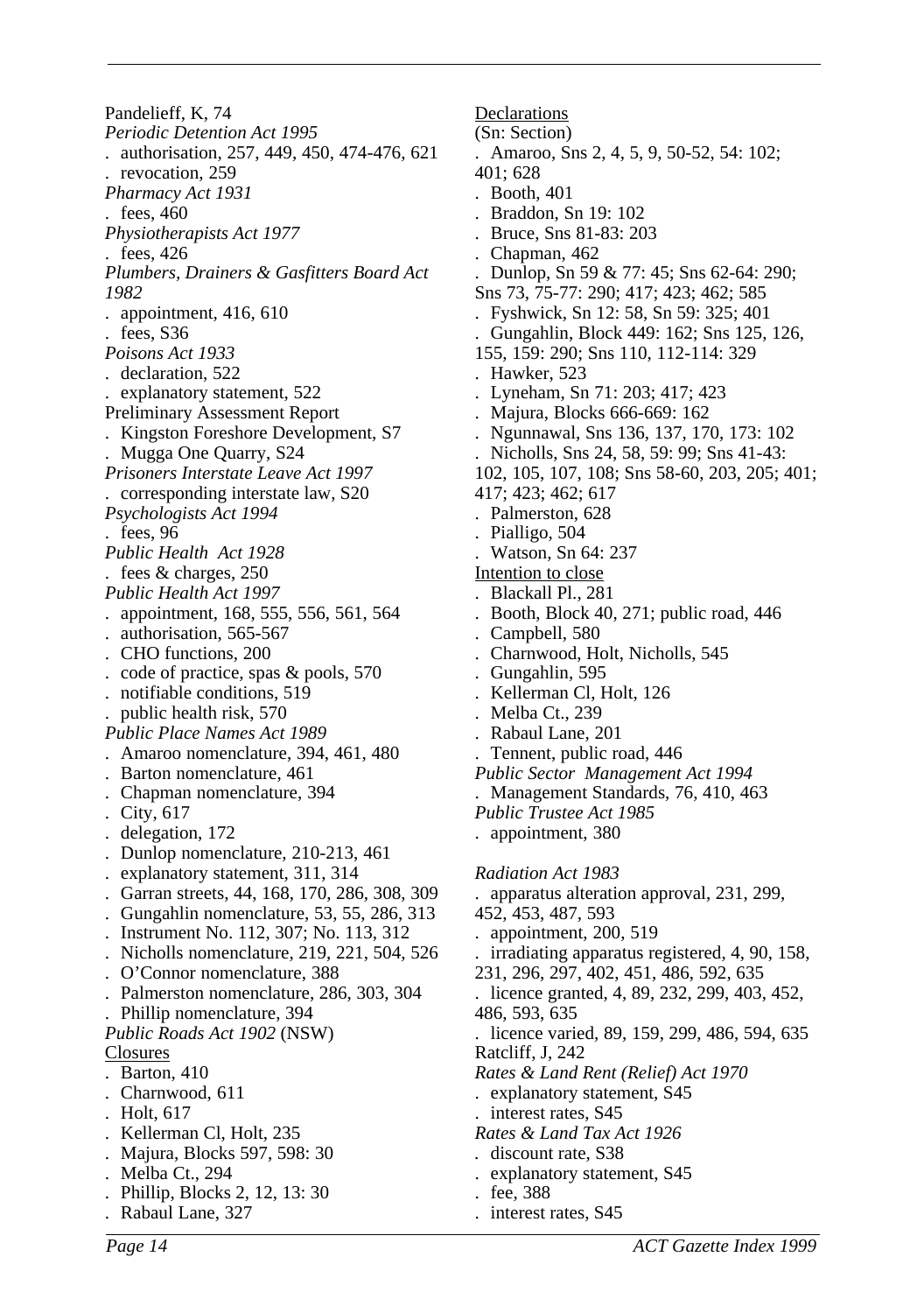. rural exemptions, 413, 414 Reckord, IM, 207 *Registration of Deeds Act 1957* . fees, S38 *Remand Centres Act 1976* . temporary remand centre, 43, S3 *Remand Centres Act 1976* and *Periodic Detention Act 1995* . appointment, 27 *Remuneration Tribunal Act 1995* . allowances inquiry, 380 . fees, 210 . Surveyors Bd., 418 *Residential Tenancies Act 1997* . fees, S37 . tribunal members, 182 Richardson, JF, 52 *Road Transport Reform (Dangerous Goods) Act 1995* . emergency order, 160 *Roads & Public Places (Amendment) Act 1998* . commencement, 75, S5 *Roads & Public Places Act 1937* . code of practice, placement of moveable signs in public places, S55 . fees, S36 . Instrument No.14, 75 Rollgejser, E, 540 *Sale of Motor Vehicles Act 1977* . fees, 316 *Scaffolding & Lifts Act 1957* . fees, S36 . regulations, S57 Service, LM, 24 Sheehan, JL, 501 Shive, I, 120 *Smoke-Free Areas (Enclosed Public Places) Act 1994* . appointments, 490-498 . explanatory statement, 499 *Standard Time & Summer Time Act 1972* . daylight saving, 398 Sternstein, L, 129 Stratton, ER, 242 Sturrock, M, 91 *Subsidies (Liquor & Diesel) Act 1998* . determination, 416 . diesel subsidy, 96 *Supreme Court Act 1933* . rules amendment, 526 fees, S37 *Surveyors Act 1967* . fees, S37 Sutton, NGC, 247

*Taxation (Administration) Act 1999* . explanatory statement, S37, S68 . fees, 388, 446 . rate, S37 . revocation, S68 witnesses' expenses, 219 *Taxation Administration (Consequential & Transitional Provisions) Act 1999* . regulations, 390 *Tenancies Tribunal Act 1994* . fees, S37 . retail leases code, 96, 270 Territory Plan . Amaroo, variation no. 133: S12; no. 141: 438-440 . Area Specific Policies B11 and B12 North Canberra - approval, S23 - invitation to comment on draft section master plans: Braddon, Sections 10, 13, 15, 16, 22, 58: 603 Lyneham, Section 46: S34 O'Connor, Section 41: S34 Turner, Sections 38, 39, 43, 44, 64: 603 Turner, Sections 60, 61, 63: S34 - proposed additional uses: S37 . Callam St. realignment, draft variation no. 146, 590 . Canberra Centre Ainslie Avenue, variation no. 111: 448 . Canberra Centre consolidation, 176 . Charnwood, former high school, 83, approved, S17 . Charnwood, Section 96, 420, 538, S19 . Defence Staff College, 602 . Dunlop variation no. 136: S12; no. 142: 441-442 . Federal Golf Course, draft variation no. 94: S12 & 394, draft variation rejection: 582 . Greenway market site, 391 . Gungahlin, variation no. 135: S12 . Heritage Places Register draft variation no. 96, S37 draft variation no. 102, S37 draft variation no. 117, 301 (no. 117 approved: 470) draft variation no. 110, 508 draft variation no. 114, 576 The following places are proposed for inclusion on the Register: ACT-NSW Border Markers, 548 Ainslie Primary & Public Schools, Braddon, S23 All Saints Church, Ainslie, 548

*ACT Gazette Index 1999 Page 15*